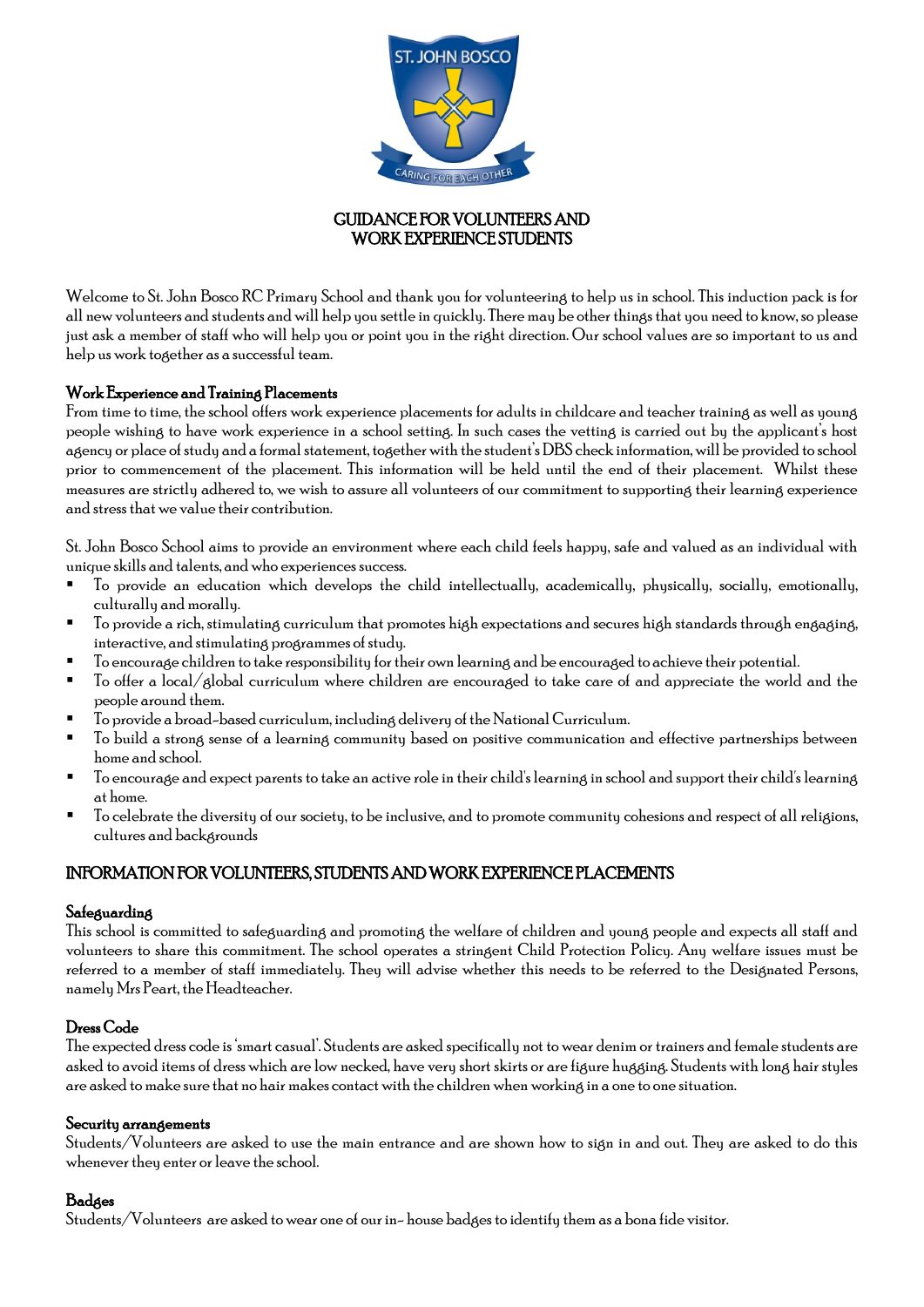## Times

Students are asked to be here at 8.30am and to work until 3.30pm. If they leave the school for the lunch break, they are asked to be back on duty at 12.55pmand sign out and in via the main office as above.

## Absence through illness

Students are asked to arrange for someone to ring the school and leave a message for the Headteacher, explaining their absence.

## Breaks

Students will have a morning break of 15 minutes (time is dependent on year group). Students must not play with the children, at break or lunch, unless specifically instructed by a member of staff. Students should bring a lunch or make arrangements to go home for their midday meal. Tea and coffee are available at both breaks.

## Mobile phones

Students/Volunteers are requested not to use their mobile phones whilst on placement, other than at break and lunch times. Bags and phones should be locked in a visitors locker which are located beside the staff room. Social media must NOT be used to refer to any activities within the school.

## **Confidentiality**

Information about children and their families is confidential and confidentiality should be adhered to at all times. Students/ Volunteers are not allowed to take photographs of any children.

# Working with the children

Students/Volunteers will always work to the brief of the teacher. When you are working in school, you are always under the supervision of a staff member and should, for your own protection, be in sight or earshot of them. Please do not take a child or group into a room on your own. Whilst a student might be asked to accompany two children on a message, they are asked never to take one child anywhere. Students/Volunteers are not insured to take a group or a class away from the teacher's direct supervision. The children will be expected to treat students with respect. Generally, children will use the student's first name and Volunteers will be addressed as Mr, Mrs etc. Students/Volunteers will never be expected to deal with a naughty or rude child. These children should be sent back to the class teacher. During the placement, students will see the whole range of activities which go on in a primary school. The class teacher will direct them towards certain activities but there is always the opportunity for a student to offer some expertise. By the same token, if a student is being asked to do the same thing every day all day, they can negotiate with the teacher over a change of routine. Where the student is given a task, the teacher will expect them to work within the ethos of the school.

## Positive Behaviour Management

We expect excellent, polite and respectful behaviour from all of our children, but if a child you are working with displays any unacceptable behaviour please tell one of our staff immediately who will deal with the child appropriately.

# First Aid

Our First Aiders are Miss Kelly, Miss Mills and Mrs Brettle. All staff have undergone basic first aid training. If a child hurts themself please notify a member of staff immediately.

## Emergencies

## Fire

Wherever you are working in the school, it is for your own safety that you ascertain where the nearest fire exit is. In the case of fire a loud siren will be heard. All should assemble on the playground.

## Policy documents

Essential documents are available on the school website and from the school office. Please see Safeguarding and Child Protection Policies, Prevent Policy, Behaviour and Discipline Policy, Anti-Bullying Policy, Acceptable Internet and Data Use Policy, Adult volunteer Helpers Policy, Whistle Blowing Policy andGuidance for Visitors

## Website information

Our school web sit[e www.stjohnboscosunderland.org.uk](http://www.stjohnboscosunderland.org.uk/) has a lot of useful information.

## We hope you have a very happy and fulfilled time at St. John Bosco RC Primary School. If you have any questions or are not sure about anything during the school day, then please don't hesitate to ask the office staff, the Headteacher or another member of staff, who will be happy to help you.